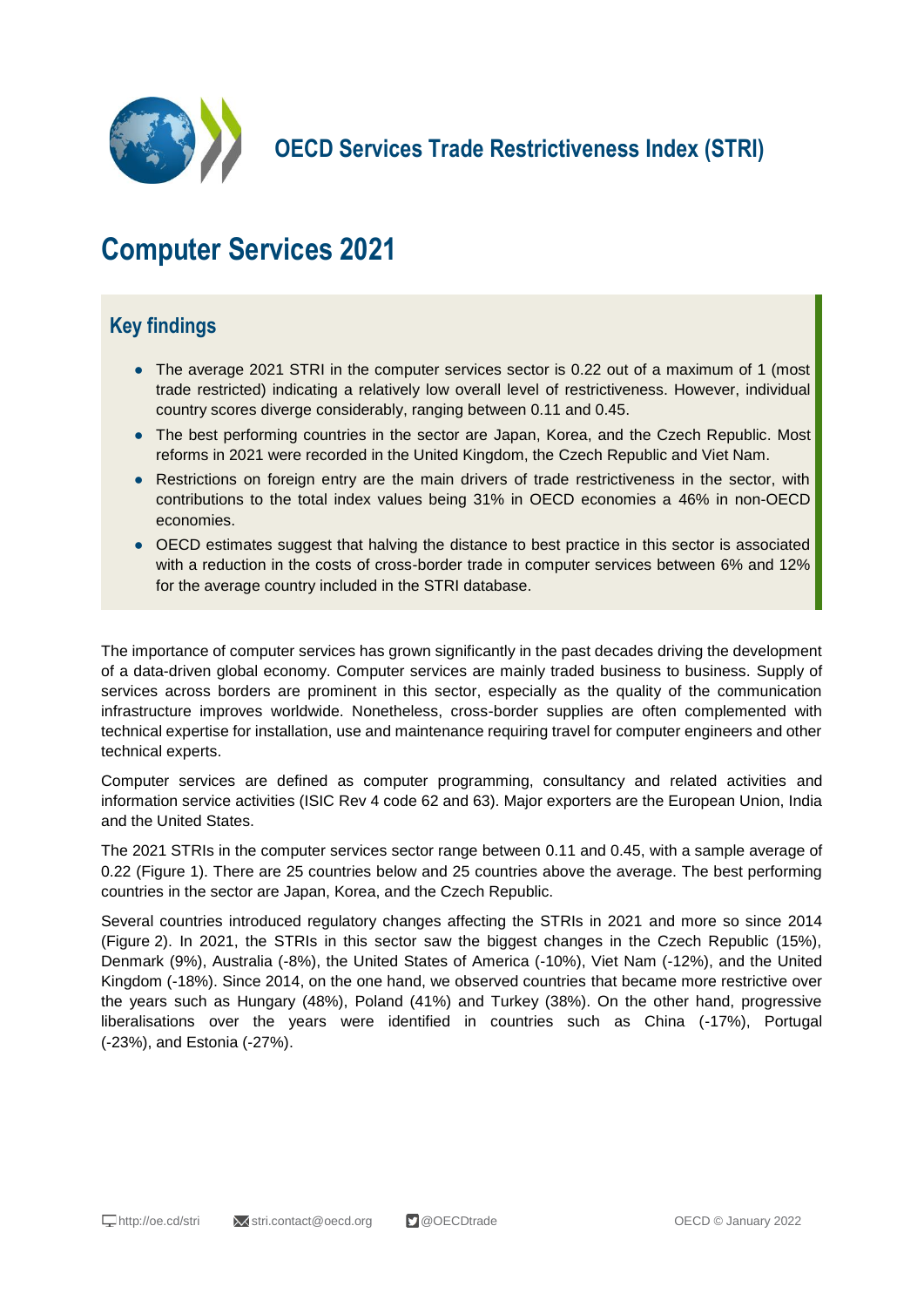**Figure 1. STRI in computer services, 2021**



Note: The STRI indices take values between zero and one, one being the most restrictive. The indices are based on laws and regulations in force on 31 October 2021. The STRI regulatory database covers the 38 OECD countries, Brazil, China, India, Indonesia, Kazakhstan, Malaysia, Peru, Russian Federation, Singapore, South Africa, Thailand, and Viet Nam.

The statistical data for Israel are supplied by and under the responsibility of the relevant Israeli authorities. The use of such data by the OECD is without prejudice to the status of the Golan Heights, East Jerusalem and Israeli settlements in the West Bank under the terms of international law. Source: OECD STRI database (2021).





Note: Selection criteria for Panel A was based on largest absolute changes since 2020. Panel B selection is the three largest increases, and the three largest decreases in the STRI since 2014. Source: OECD STRI database (2021).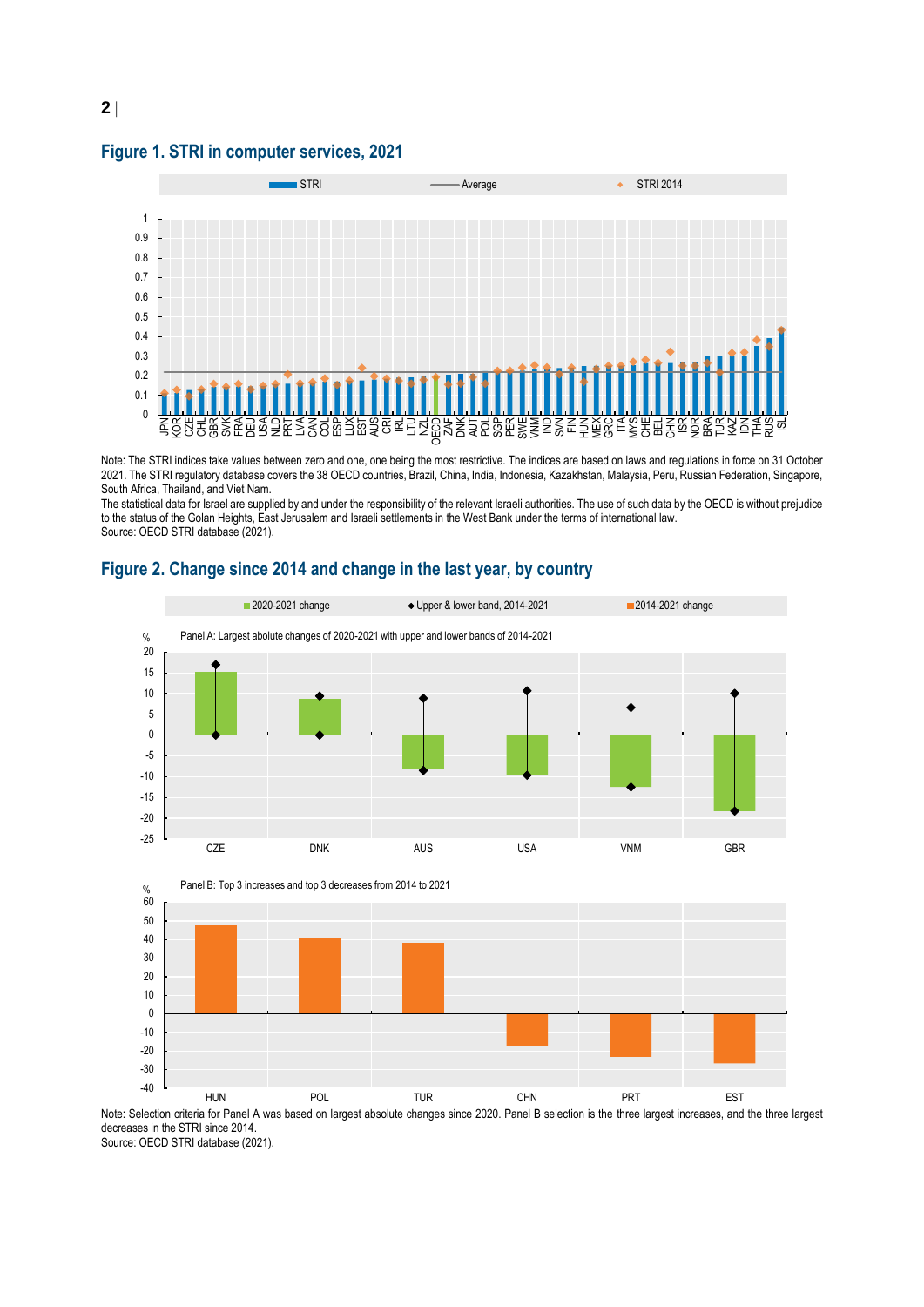

## **Figure 3. STRI policy areas for computer services by OECD and non-OECD economies, 2021**

Source: OECD STRI database (2021).

The measures in the STRI database are organised under five policy areas (Figure 3). Restrictions on foreign entry include barriers related to establishing and operating companies such as foreign equity limits or requirements on board of directors and cross-border data flows. Restrictions on the movement of people cover barriers that affect the temporary entry of foreign services providers through quotas, labour market tests and short durations of stay. Other discriminatory measures include discrimination of foreign services suppliers as far as taxes, subsidies and public procurement are concerned. Barriers to competition include information on anti-trust policy, government ownership of major firms and the extent to which governmentowned enterprises are exempt from competition laws. Regulatory transparency includes information on consultations and dissemination prior to laws and regulations entering into force. It also records information obtaining a license or a visa. In this sector, barriers related to restriction on foreign entry are most prominent and amount to 31% in OECD economies and 46% in non-OECD economies.

Table 1 lists the most common restrictions identified in each policy area. Under restrictions on foreign entry, common impediments relate to cross-border data flows, acquisition and use of land and real estate, and screening requirements for foreign investments. Demonstrating a local presence in the country (e.g. through a local representative) is required in 18 countries, while at least one manager must also be resident in 17 countries. Computer services can easily be traded across borders through electronic networks. However, cross-border trade needs to be supported by visits to the premises of the customer, both through business travel for technical support and for longer visits to work with clients, for instance on organisational reforms to maximise the benefit of new software. Restrictions to the movement of people, however, remain a significant impediment in this sector with short permitted durations of initial stay and conditioning entry based on labour market tests for contractual and independent services providers in 36 out of the 50 countries covered. Entry conditions for intra-corporate transferees are generally more open across most countries. A license to practice for professionals in this sector (e.g. computer engineers) is required in 12 countries. Under other discriminatory measures, barriers related to accessing public procurement markets for foreign tenderers remain the most common challenge. Barriers to competition do not appear widespread in computer services. Apart from general requirements related to minimum capital for new companies, six countries record state owned enterprises among the major services suppliers in the sector and four apply stringent conditions on advertising. Under barriers related to regulatory transparency, lengthy, costly and complex regulatory procedures related to obtaining a business visa contribute to the index for a large number of countries. In addition, the public consultation process for new legislative instruments falls short of best practice in 11 countries and the time prior to the entry into force of new laws is considered short in eight countries.